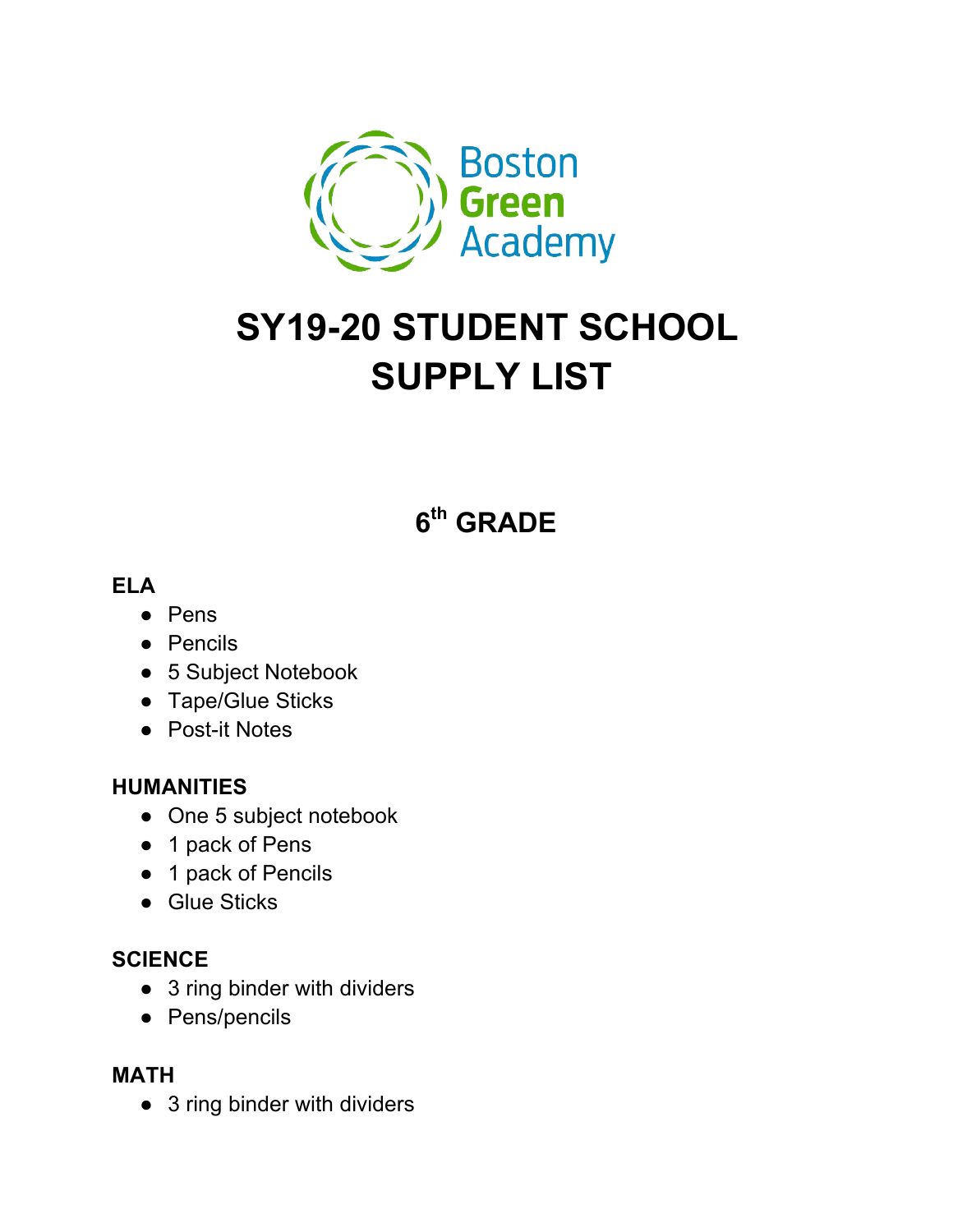- 2 spiral bound notebooks
- Pencils (preferably mechanical) & Blue Pen
- 2 pocket folder

# **7th GRADE**

#### **HUMANITIES**

- **3** single subject notebooks
- **2** packs of # 2 pencils
- **1** pack of color pencils/markers
- 1 pack of highlighters
- **3** packs of post-it
- 1 pack of blue or black pens
- **1** pack of erasers (**mistakes happen in life and on paper, erasers help to fix them)**

#### **MATH**

- 3 ring binder with dividers
- 2 spiral bound notebooks
- Pencils (preferably mechanical) & Blue Pen
- 2 pocket folder

#### **SCIENCE**

- 1 Composition Notebook
- 1 two-pocket folder
- Pens and pencils
- Colored pencils (optional)

### **ELA**

- **1** 3 single subject notebook
- **1**-Pack of loose leaf paper (for binder)
- **1**-Pack of dividers
- **1**-Pack of post its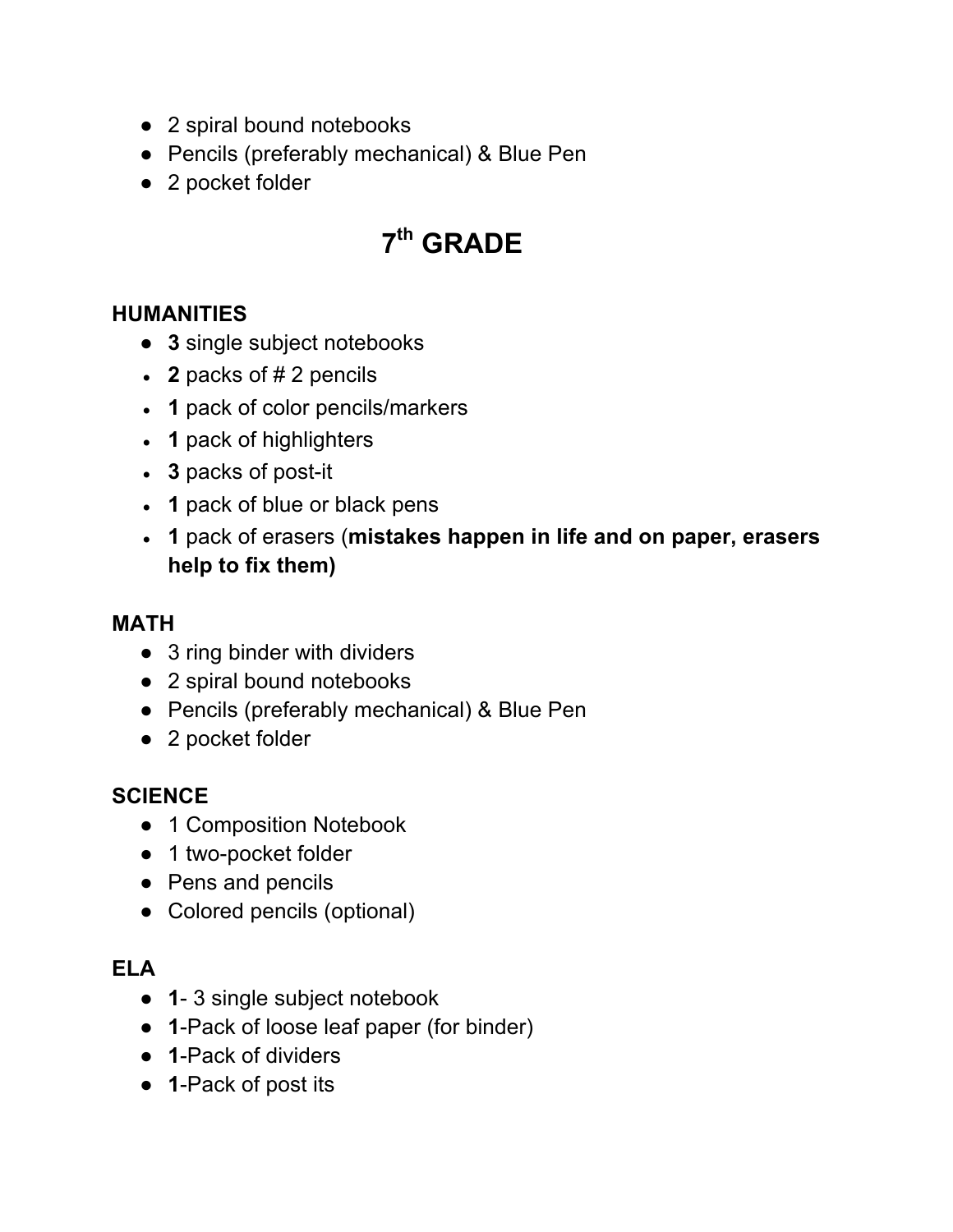● **1**-Pack of pencils and pens (blue or black)

# **8th GRADE**

## **(All 8th graders must have a 3 inch 3 ring binder, filler paper and dividers)**

# **ELA**

- **1** 3 single subject notebook
- **1**-Pack of loose leaf paper (for binder)
- **1**-Pack of dividers
- **1**-Pack of post its
- **1**-Pack of pencils and pens (blue or black)

## **HUMANITIES**

- **3** single subject notebooks
- 2 packs of # 2 pencils
- 1 pack of color pencils/markers
- **1** pack of highlighters
- **3** multi pack of post-it
- 1 pack of blue or black pens
- **1** pack of erasers (**mistakes happen in life and on paper, erasers help to fix them)**

#### **SCIENCE**

- 3 ring binder with dividers
- Pens/pencils

#### **MATH**

- 3 ring binder with dividers
- 2 spiral bound notebooks
- Pencils (preferably mechanical) & Blue Pen
- 2 pocket folder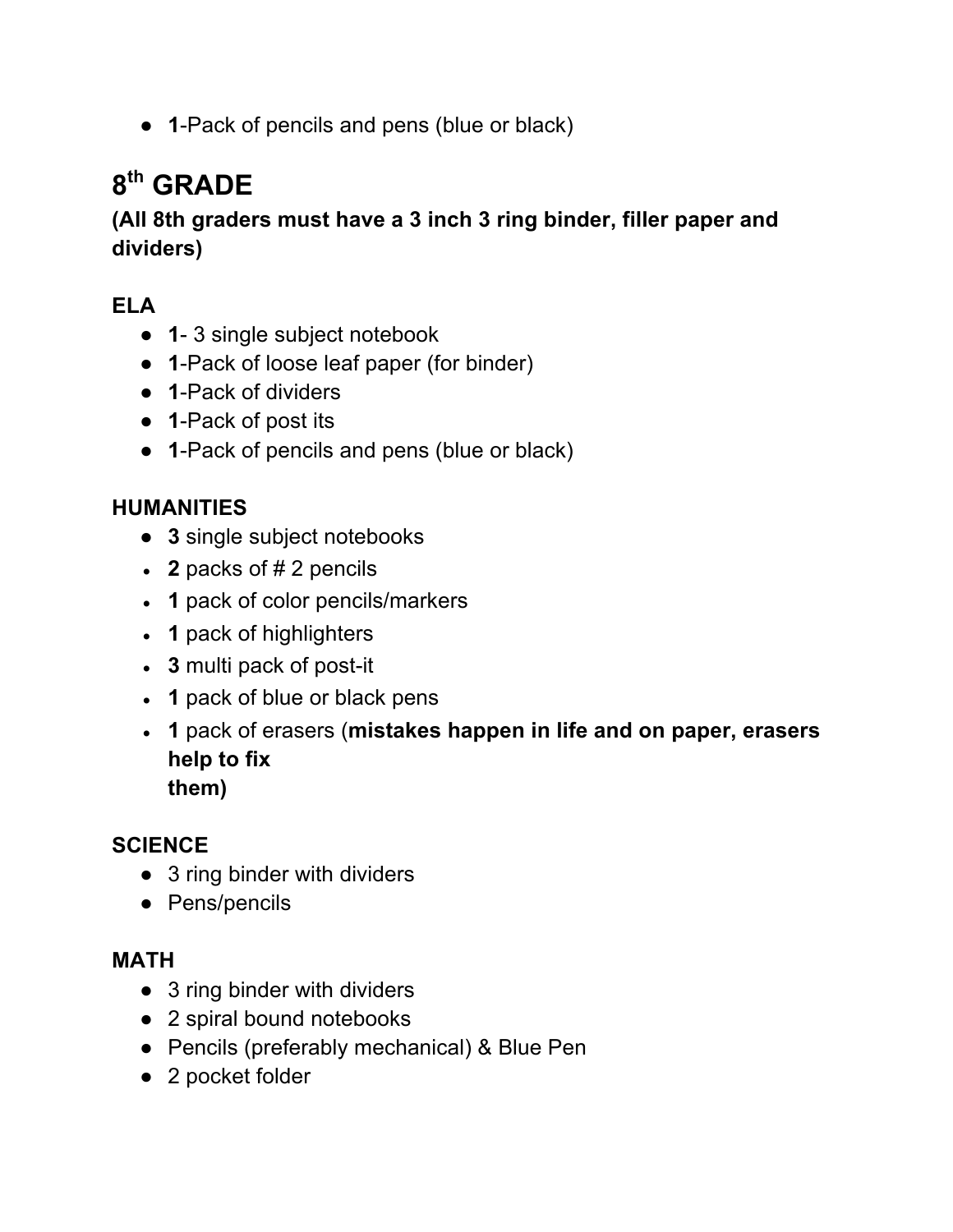#### **MIDDLE SCHOOL ESL**

- Pencils (2 per day) and erasers
- 1 inch binder

#### **6TH- 8TH SUB SEPARATE COHORTS**

- One 3 subject notebook
- Pencils
- Erasers
- Small manual sharpener
- Highlighter
- Hand sanitizer
- One sturdy folder for homework

#### **\*ATHLETICS ( grades 6-8)**

Students will need appropriate athletic footwear on their PE days

# **9th GRADE**

### **(All 9th graders must have a 3 inch 3 ring binder)**

#### **HUMANITIES l**

- $\cdot$  **2** packs of #2 pencils
- $\cdot$  **1** pack of color pencils/markers
- $\cdot$  **1** pack of highlighters
- **3** multi pack of post-it
- A pack of blue or black pens
- **1** pack of erasers (**mistakes happen in life and on paper, erasers help to fix them)**

#### **SPANISH 1**

● cuaderno de notas: *Notebook OR lined paper in a binder*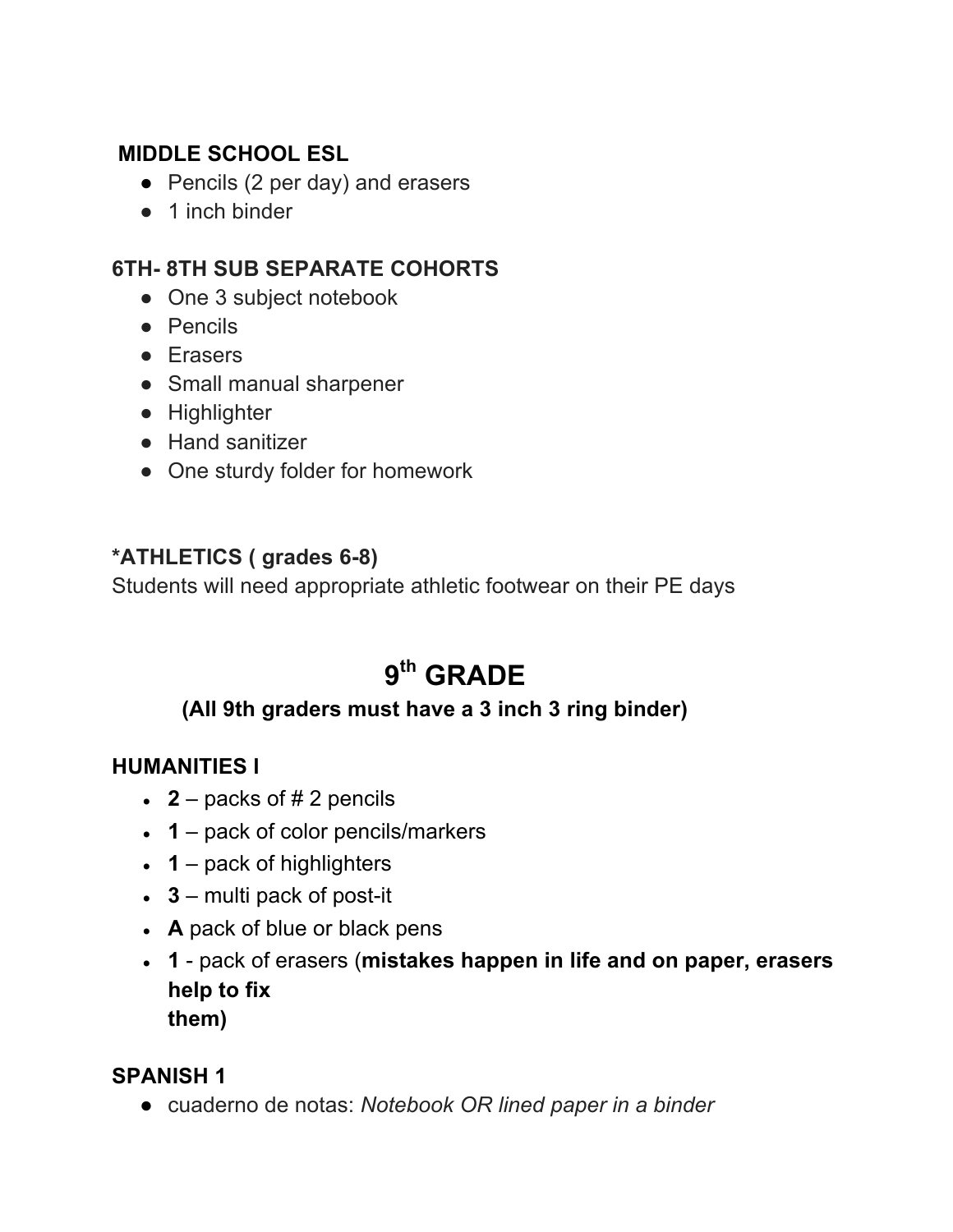- bolígrafo o lápiz: *Pen or pencil*
- marcatextos: *Highlighter*
- diccionario: *Spanish-English dictionary is recommended (Univ. of Chicago or Webster's are excellent options)*
- *All students will have a folder in the classroom to keep their documents*

#### **MATH**

- One Composition Notebook
- One 1.5" Binder
- Binder Dividers
- Lined Paper
- Pencils and Erasers

#### **\*ATHLETICS( 9th grade)**

Students will need appropriate athletic footwear on their PE days

# **10th GRADE**

#### **ELA**

● two single subject composition notebooks (or one multi-subject) sticky notes, and glue sticks! :)

### **ADVANCED ALGEBRA**

- One Composition Notebook (not a spiral one)
- One 1.5" Binder
- Binder Dividers
- Lined Paper
- Pencils and Erasers

### **BIOLOGY**

- 1 pack of Pencils
- 1 pack of Pens
- 1 pack of Highlighters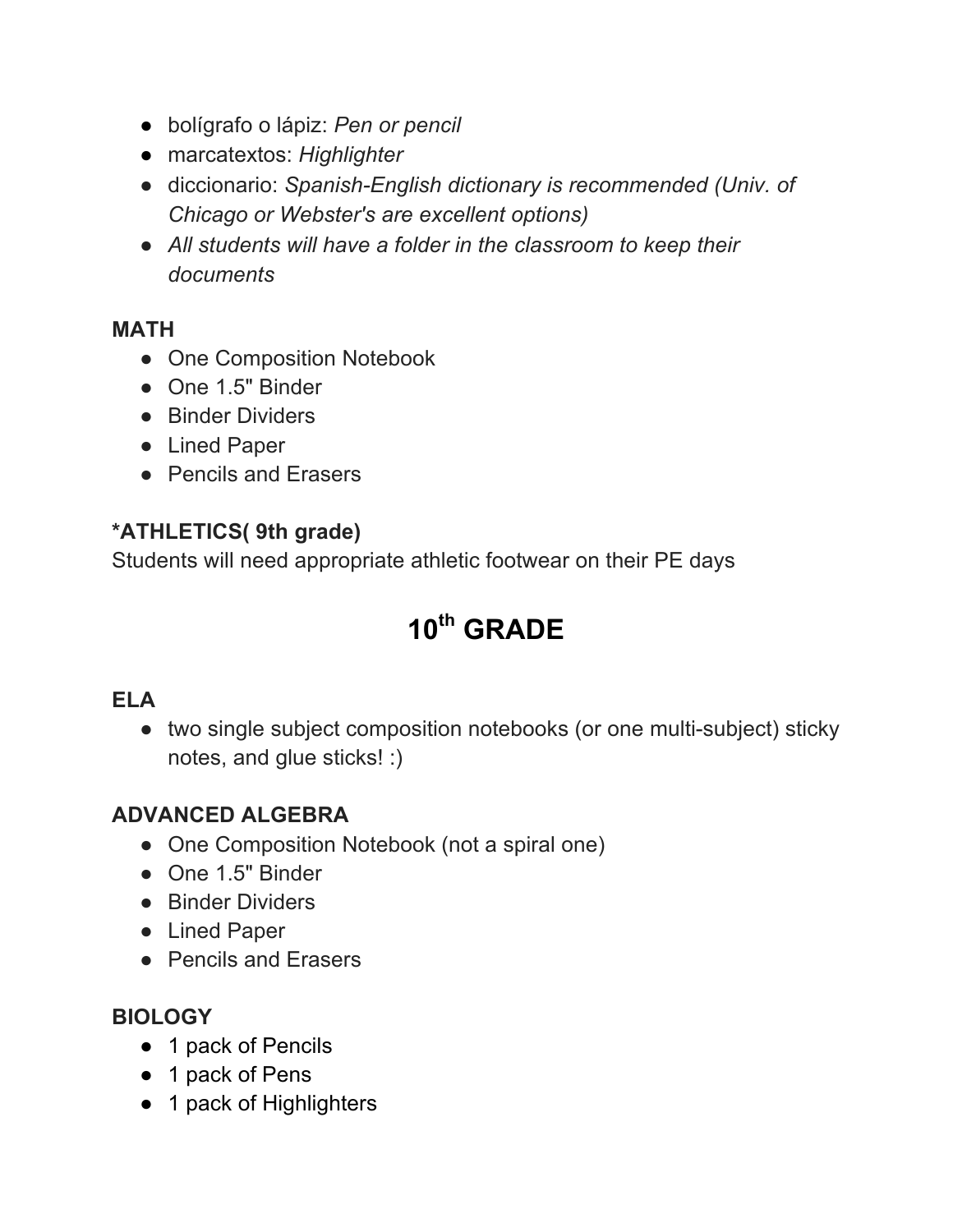#### **HUMANITIES**

- Binder (1 1.5")
- Binder dividers
- Composition notebook
- Pens / pencils

### Spanish II

- 2 Composition Notebooks
- 1 Spanish/English Dictionary
- Tape
- 1 Glue stick
- Scissors

# **11th GRADE**

# **ELA**

- Binder (1" or larger; you can get a large binder to use for all your classes)
- Pens/pencils

#### **ADVANCED ALGEBRA**

- One Composition Notebook (not a spiral one)
- One 1.5" Binder
- Binder Dividers
- Lined Paper
- Pencils and Erasers

#### **CHEMISTRY**

- Composition notebook (not a spiral one)
- Writing utensil (pen or pencil is fine)
- Glue stick (will need 2-4 for the whole year)
- Scientific calculator